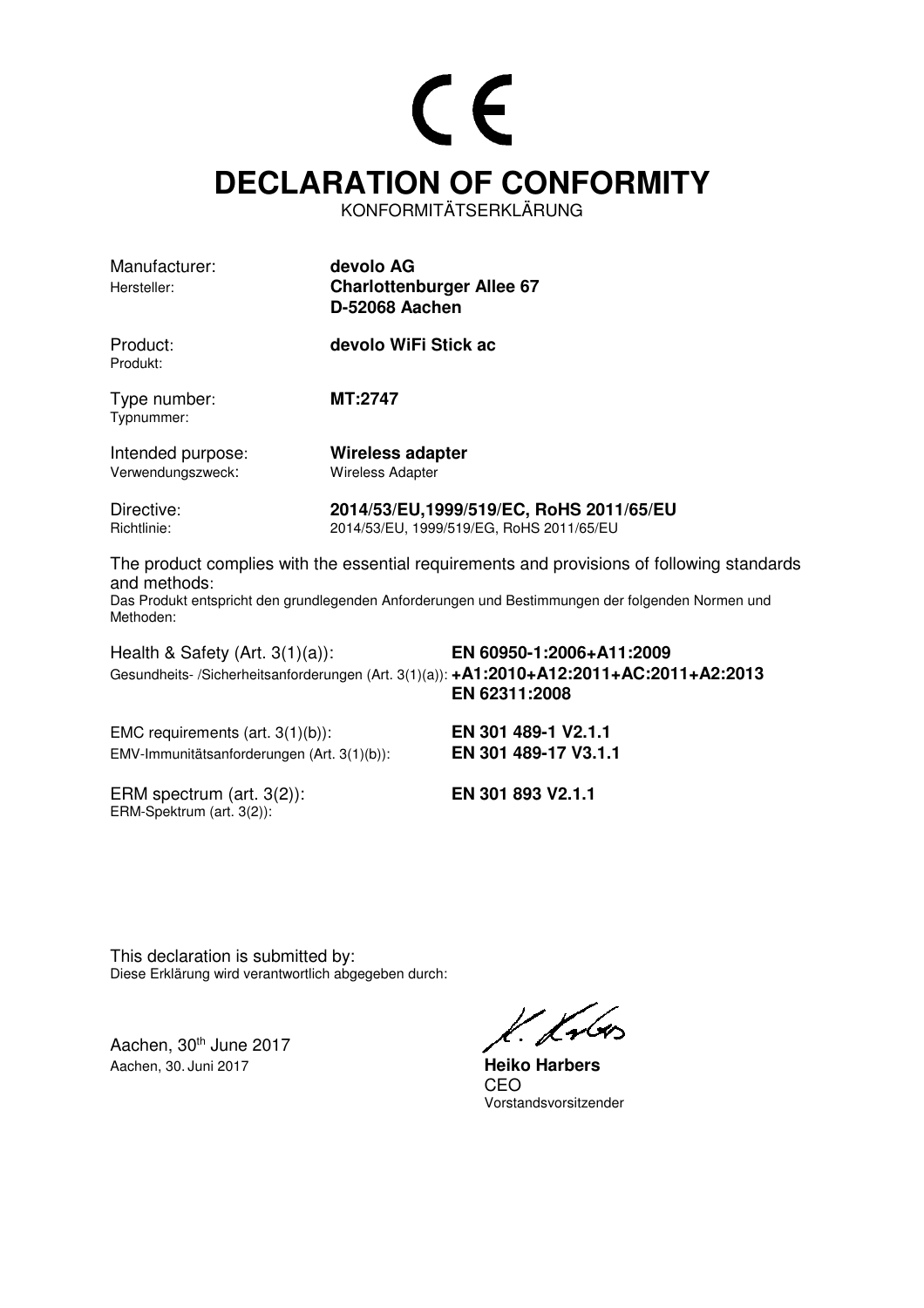### CE **DÉCLARATION DE CONFORMITÉ**

DECLARATION OF CONFORMITY

| Fabricant:<br>Manufacturer:       | devolo AG<br><b>Charlottenburger Allee 60</b><br>D-52068 Aix-la-Chapelle |
|-----------------------------------|--------------------------------------------------------------------------|
| Produit:<br>Product:              | devolo WiFi Stick ac                                                     |
| Numéro du modèle:<br>Type number: | <b>MT:2747</b>                                                           |
| Utilisation:<br>Intended purpose: | Adaptateur sans fil<br><b>Wireless Adapter</b>                           |

Directive:

Directive: **2014/53/EU, 1999/519/EC, RoHS 2011/65/EU** 

Le produit satisfait aux exigences et instructions des normes et methodes suivantes: The product complies with the essential requirements and provisions of following standards and methods:

Exigences de santé et de scurité: **EN 60950-1:2006+A11:2009** 

Safety requirements: **+A1:2010+A12:2011+AC:2011+A2:2013 EN 62311:2008**

Exigences d'immunité CEM: **EN 301 489-1 V2.1.1**  Immunity requirements: **EN 301 489-17 V3.1.1** 

Spectre radioélectrique (ERM) (Art. 3(2)): **EN 301 893 V2.1.1**   $ERM$  spectrum (art. 3(2)):

La déclaration est signée par: This declaration is submitted by:

Aix-la-Chapelle, le 30. Juin 2017 Aachen, 30<sup>th</sup> June 2017 **Heiko Harbers** 

 $k$  know

 Président du directoire <u>CEO de la contrada de la contrada de la contrada de la contrada de la contrada de la contrada de la con</u>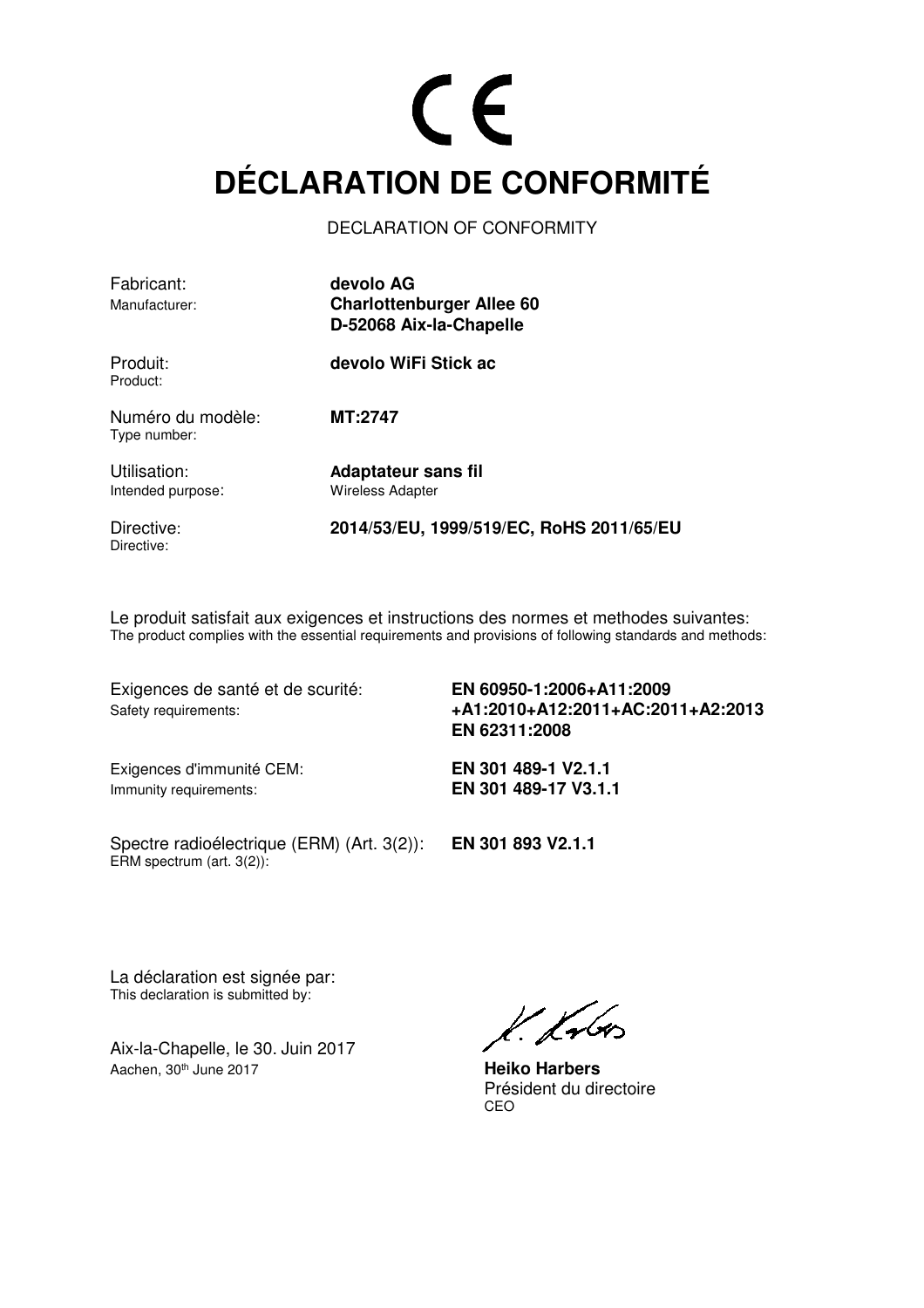### $\epsilon$ **DECLARACIÓN DE CONFORMIDAD**

#### DECLARATION OF CONFORMITY

| Fabricante:<br>Manufacturer:       | devolo AG<br><b>Charlottenburger Allee 67</b><br>D-52068 Aquisgrán |
|------------------------------------|--------------------------------------------------------------------|
| Producto:<br>Product:              | devolo WiFi Stick ac                                               |
| Número del modelo:<br>Type number: | <b>MT:2747</b>                                                     |
| Uso:<br>Intended purpose:          | Adaptador inalámbrico<br><b>Wireless Adapter</b>                   |
| Directiva:<br>Directive:           | 2014/53/EU, 1999/519/EC, RoHS 2011/65/EU                           |

Este producto cumple los requisitos fundamentales y las instrucciones de normas y métodos siguientes:

The product complies with the essential requirements and provisions of following standards and methods:

Requisitos de salud y seguridad: **EN 60950-1:2006+A11:2009**  Safety requirements: **+A1:2010+A12:2011+AC:2011+A2:2013 EN 62311:2008**

Requisitos de inmunidad CEM: **EN 301 489-1 V2.1.1**  Immunity requirements: **EN 301 489-17 V3.1.1**

Espectro electromagnético (Art. 3(2)): **EN 301 893 V2.1.1**  ERM spectrum (art. 3(2)):

Esta declaración es firmada por: This declaration is submitted by:

Aquisgrán, el 30. Junio 2017 Aachen, 30<sup>th</sup> June 2017 **Heiko Harbers** 

 $k$  from

Presidente de Dirección<br>CEO <u>CEO de la contrada de la contrada de la contrada de la contrada de la contrada de la contrada de la con</u>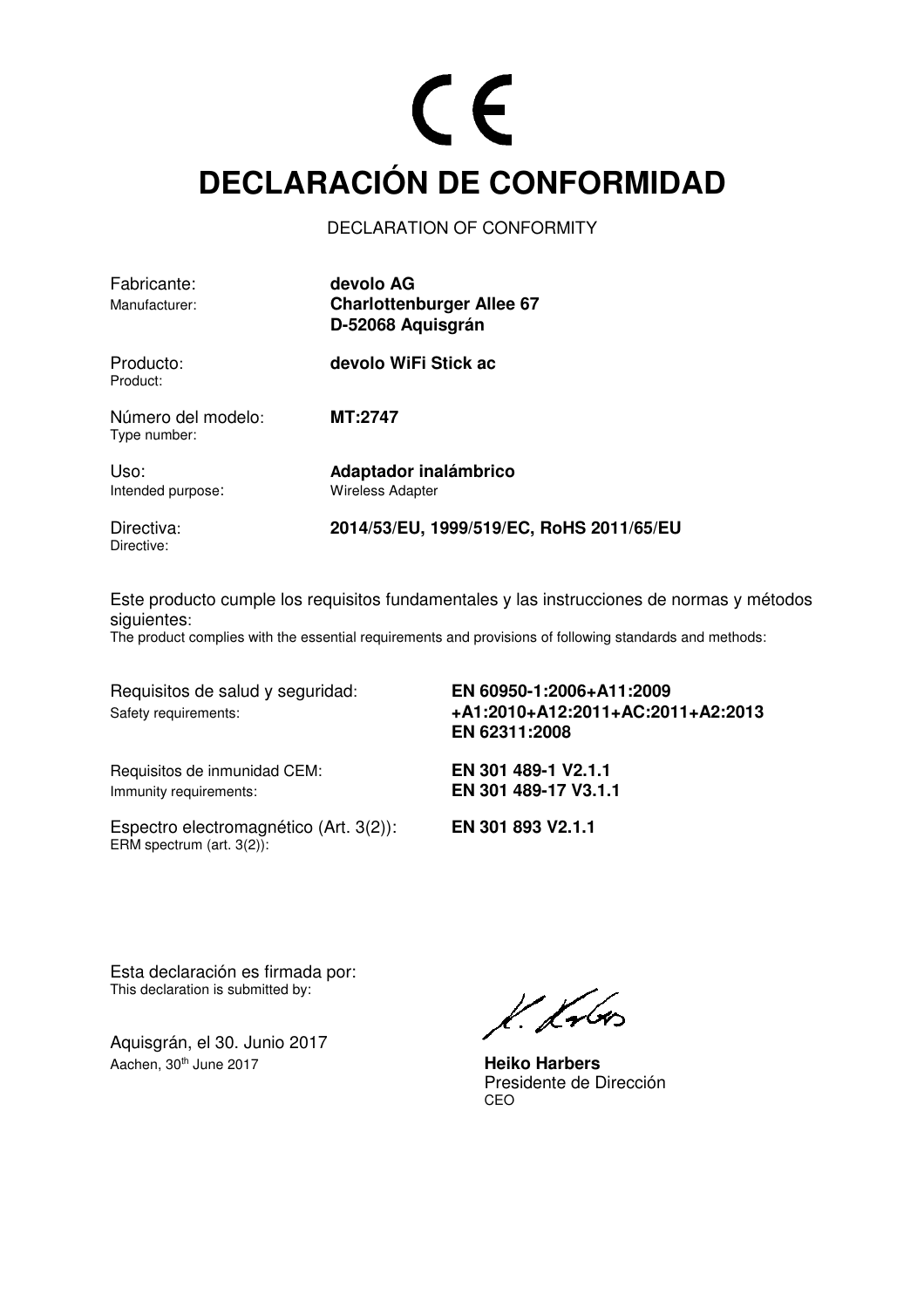### CE **DICHIARAZIONE DI CONFORMITÀ**

#### DECLARATION OF CONFORMITY

| Fabbricante:<br>Manufacturer:   | devolo AG<br><b>Charlottenburger Allee 67</b><br>D-52068 Aquisgrán |
|---------------------------------|--------------------------------------------------------------------|
| Prodotto:<br>Product:           | devolo WiFi Stick ac                                               |
| Numero di tipo:<br>Type number: | MT:2747                                                            |
| Causale:<br>Intended purpose:   | Adaptador inalámbrico<br><b>Wireless Adapter</b>                   |
| Direttiva:                      | 2014/53/EU, 1999/519/EC, RoHS 2011/65/EU                           |

Questo prodotto soddisfa i requisiti fondamentali e le disposizioni delle seguenti norme e dei seguenti metodi:

The product complies with the essential requirements and provisions of following standards and methods:

Requisiti per la salute e la sicurezza: **EN 60950-1:2006+A11:2009**  Safety requirements: **+A1:2010+A12:2011+AC:2011+A2:2013**

Requisiti di immunità CEM: **EN 301 489-1 V2.1.1**  Immunity requirements: **EN 301 489-17 V3.1.1** 

Directive:

**EN 62311:2008**

Spettro ERM (Art. 3(2)): **EN 301 893 V2.1.1**  ERM spectrum (art. 3(2)):

La presente dichiarazione è stata emessa da: This declaration is submitted by:

Aquisgrán, il 30. Giugno 2017 Aachen, 30<sup>th</sup> June 2017 **Heiko Harbers** 

 $k.$  from

Presidente<br>CEO <u>CEO de la contrada de la contrada de la contrada de la contrada de la contrada de la contrada de la con</u>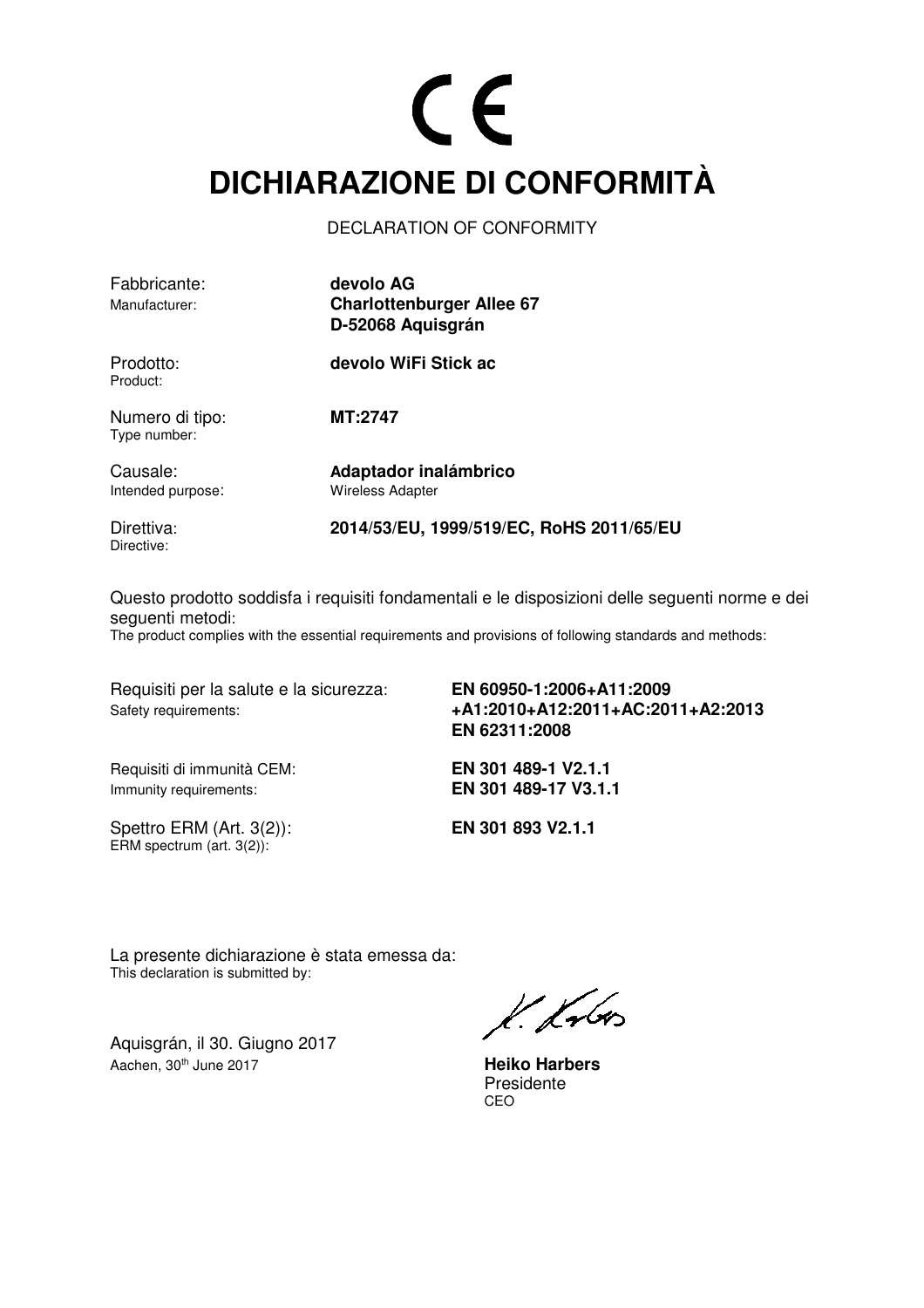### CE **CONFORMITEITSVERKLARING**

DECLARATION OF CONFORMITY

| Producent:<br>Manufacturer:   | devolo AG<br><b>Charlottenburger Allee 67</b><br>D-52068 Aken |
|-------------------------------|---------------------------------------------------------------|
| Product:<br>Product:          | devolo WiFi Stick ac                                          |
| Typenummer:<br>Type number:   | MT:2747                                                       |
| Gebruik:<br>Intended purpose: | Draadloze adapter<br><b>Wireless Adapter</b>                  |

Richtlijn: **2014/53/EU, 1999/519/EC, RoHS 2011/65/EU**  Directive:

Dit product voldoet aan de fundamentele eisen en bepalingen van de volgende normen en methoden:

The product complies with the essential requirements and provisions of following standards and methods:

Gezondheids- en veiligheidsnormen: **EN 60950-1:2006+A11:2009** 

Safety requirements: **+A1:2010+A12:2011+AC:2011+A2:2013 EN 62311:2008**

Immunity requirements: **EN 301 489-17 V3.1.1**

EMC Immuniteitsnormen: **EN 301 489-1 V2.1.1** 

ERM Spectrum (Art. 3(2)): **EN 301 893 V2.1.1**  ERM spectrum (art. 3(2)):

De verklaring is ondertekend door: This declaration is submitted by:

Aken, 30. Juni 2017 Aachen, 30<sup>th</sup> June 2017 **Heiko Harbers** 

 $k$  from

Directeur<br>CEO <u>CEO de la contrada de la contrada de la contrada de la contrada de la contrada de la contrada de la con</u>